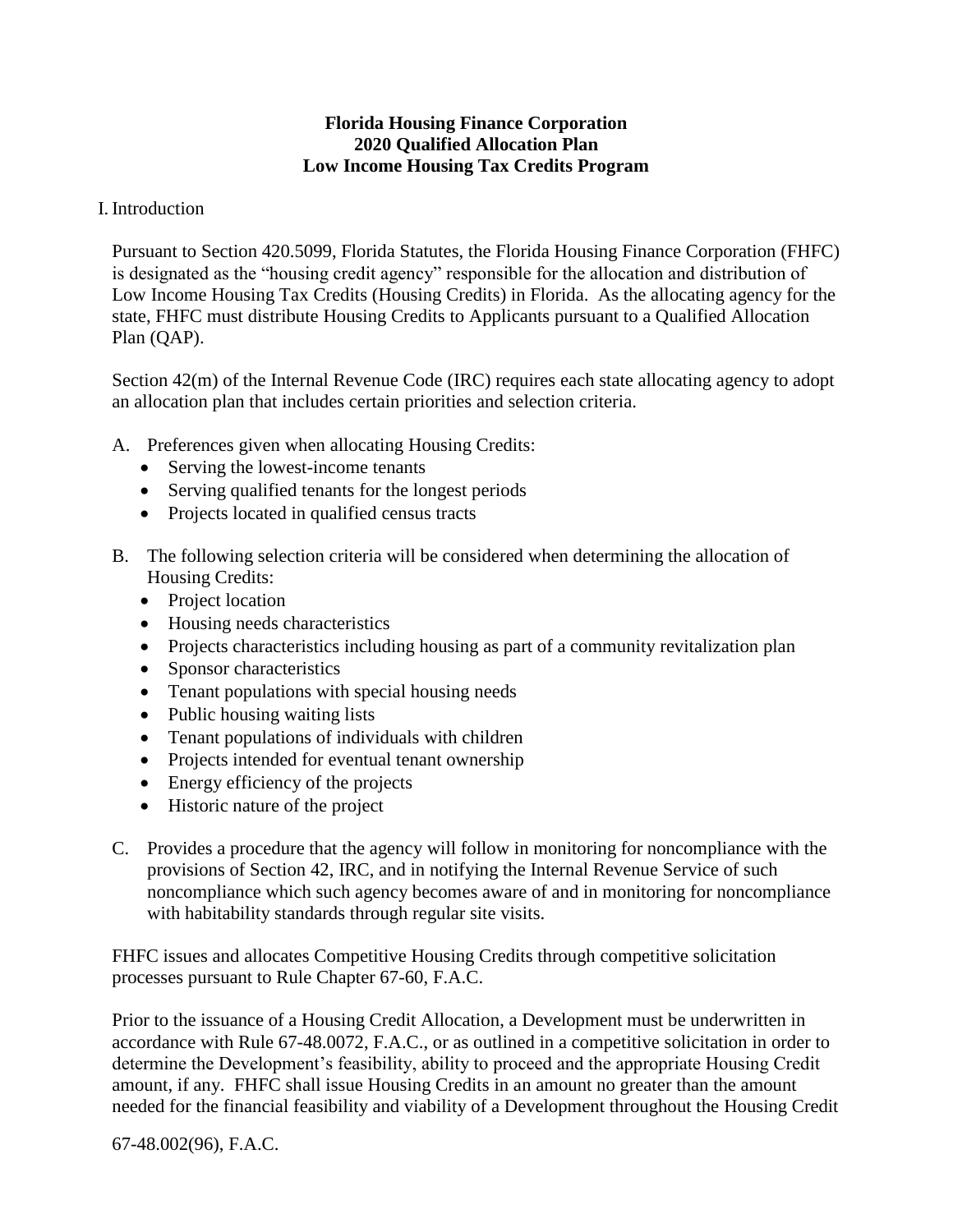compliance period. The issuance of Housing Credits or the determination of any allocation amount in no way represents or purports to warrant the feasibility or viability of the Development by FHFC.

All capitalized terms not otherwise defined herein have the meanings set forth in Rule Chapters 67-21, 67-48 and 67-60, Florida Administrative Code, or a competitive solicitation.

II. Competitive Housing Credits

The portion of the Allocation Authority (annual per capita allocation amount plus any unused Housing Credit carryovers allocated among certain States per Section 42, IRC, (National Pool) minus any applicable binding commitments) designated to be available within each respective competitive solicitation process at the time the Board approves the list of applications to award funding will be awarded in accordance with each competitive solicitation process as approved by the Board. All Developments will be reviewed if eligible pursuant to Rule Chapter 67-48, Florida Administrative Code, and/or the requirements of a competitive solicitation, and evaluated pursuant to FHFC's competitive solicitation process.

- A. Up to five percent of the Allocation Authority will be reserved for high-priority affordable housing projects, as defined by the Board.
- B. Five percent of the Allocation Authority will be reserved for affordable housing projects that target persons who have a disabling condition. Any Housing Credits not allocated because of a lack of eligible projects targeting persons who have a disabling condition shall be distributed for high-priority affordable housing projects.
- C. 15 percent of the remaining Allocation Authority available will be set aside for those Applicants that select and qualify for the following Development Categories: Preservation or Acquisition and Preservation.
- D. 85 percent of the remaining Allocation Authority available will be set aside for those Applicants that select and qualify for the following Development Categories: New Construction, Rehabilitation, Acquisition and Rehabilitation, Redevelopment, or Acquisition and Redevelopment.

The Geographic Set-Aside distributions for Allocation Authority in this section are based on the most recent statewide market study:

| Large County Allocation Authority:         | 60.7% |
|--------------------------------------------|-------|
| <b>Medium County Allocation Authority:</b> | 36.2% |
| <b>Small County Allocation Authority:</b>  | 3.1%  |

E. FHFC's goal is to have a diversified rental housing portfolio. Therefore, its annual competitive solicitation process targeting goal is to include an allocation of Housing Credits with a minimum of: one (1) affordable housing project in the Florida Keys Area of Critical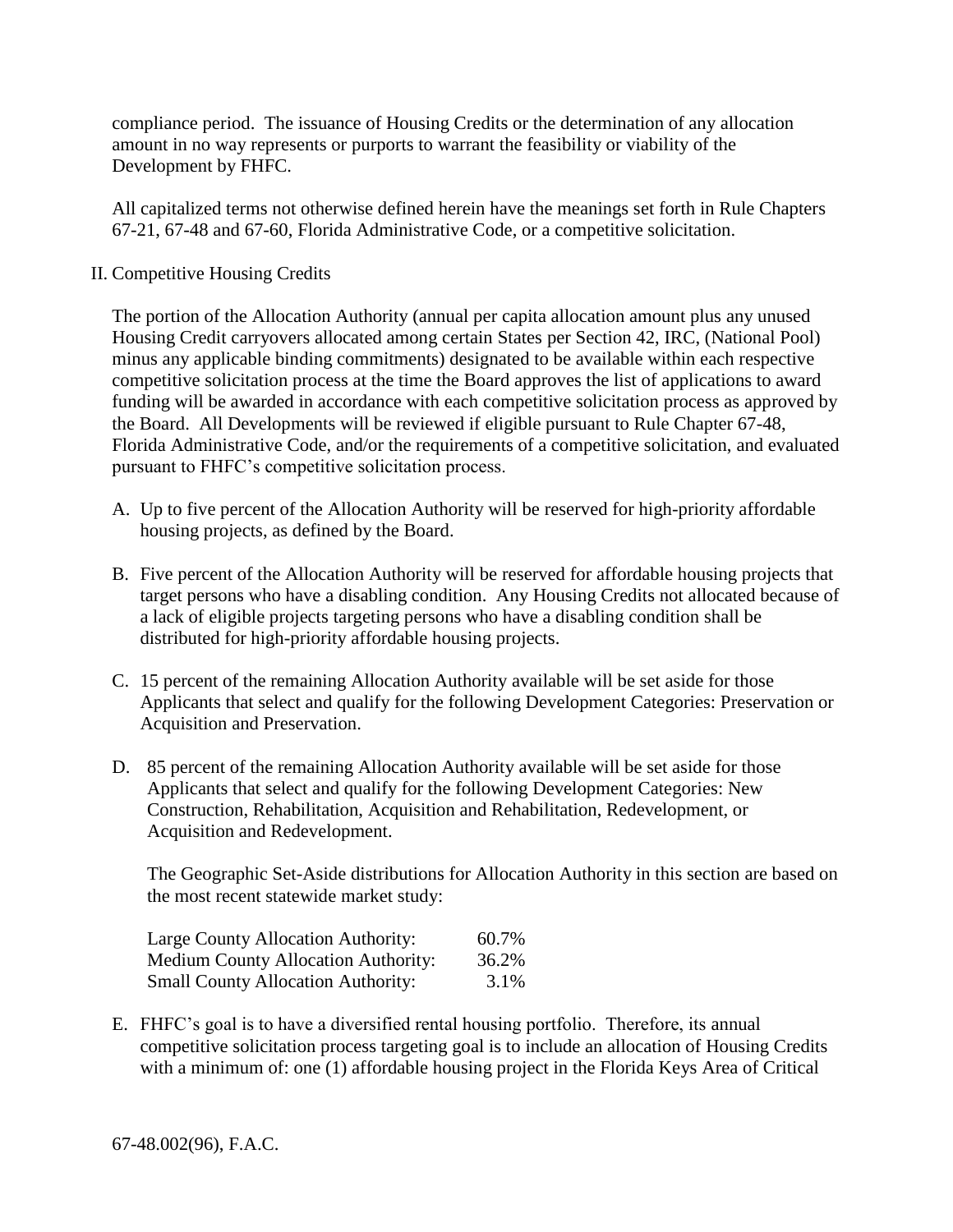State Concern and/or the City of Key West Area of Critical State Concern, pursuant to Section 420.507, Florida Statutes. All other targeting will be as approved by the Board.

- F. FHFC will endeavor to allocate through one or more competitive solicitations not less than 15 percent of the Allocation Authority for Developments with Applicants qualified as Non-Profit under Rule Chapter 67-48, F.A.C., or as provided in the competitive solicitations, as applicable, unless the Board approves otherwise. FHFC is required by Section 42, IRC, to allocate no more than 90 percent of the Allocation Authority to Applicants which do not qualify as Non-Profit Applicants.
- G. Any Allocation Authority received on or before September  $30<sup>th</sup>$  from returned Housing Credits from a prior year or from National Pool, will be used (i) to fully fund any Application that has been partially funded with a binding commitment and then (ii) use will be determined by the Board.
- H. Unless the Board approves otherwise, any Allocation Authority received on or after October 1<sup>st</sup> from returned Housing Credits from a prior year, will be used (i) to fully fund any Application that has been partially funded with a binding commitment and then (ii) applied to the next annual Allocation Authority.
- I. FHFC will retain the authority to designate Developments as a high-cost area, eligible for up to the 30% boost if that Development is not located in a HUD-designated DDA or a QCT, as authorized by the Housing and Economic Recovery Act of 2008, enacted July 30, 2008. Person with Special Needs Developments, Homeless Developments, and Developments located in FHFC-designated Areas of Opportunity, will be eligible for such designation based on the criteria outlined in a competitive solicitation. In addition, if, at the time of final allocation, the Development is no longer located in a HUD-designated DDA or QCT because the 730-day period after the Application Deadline has expired, the Development may retain the status as a DDA or QCT.
- J. If time constraints preclude the conduct of a competitive solicitation process and Allocation Authority remains available to FHFC after the allocation of Housing Credits to all Developments which (i) applied in a competitive solicitation process, and (ii) were determined to be eligible for funding by the Board, FHFC may allocate Housing Credits to any Development in a manner designated by the Board.
- K. Notwithstanding any other provision of this QAP, where a Development has not been placed in service by the date required pursuant to Section 42 of the IRC, or it is apparent that a Development will not be placed in service by the date required pursuant to Section 42 of the IRC, and the Applicant has returned its Housing Credit Allocation after the end of the second calendar quarter of the year in which it was otherwise required to be placed in service pursuant to Section 42 of the IRC, the Corporation will reserve allocation in an amount not to exceed the amount of Housing Credits returned, and will issue a Carryover Allocation Agreement allocating such Housing Credits to the Applicant for either the current year or the year after the year in which the Development was otherwise required to be placed in service pursuant to Section 42 of the IRC, provided the following conditions have been met: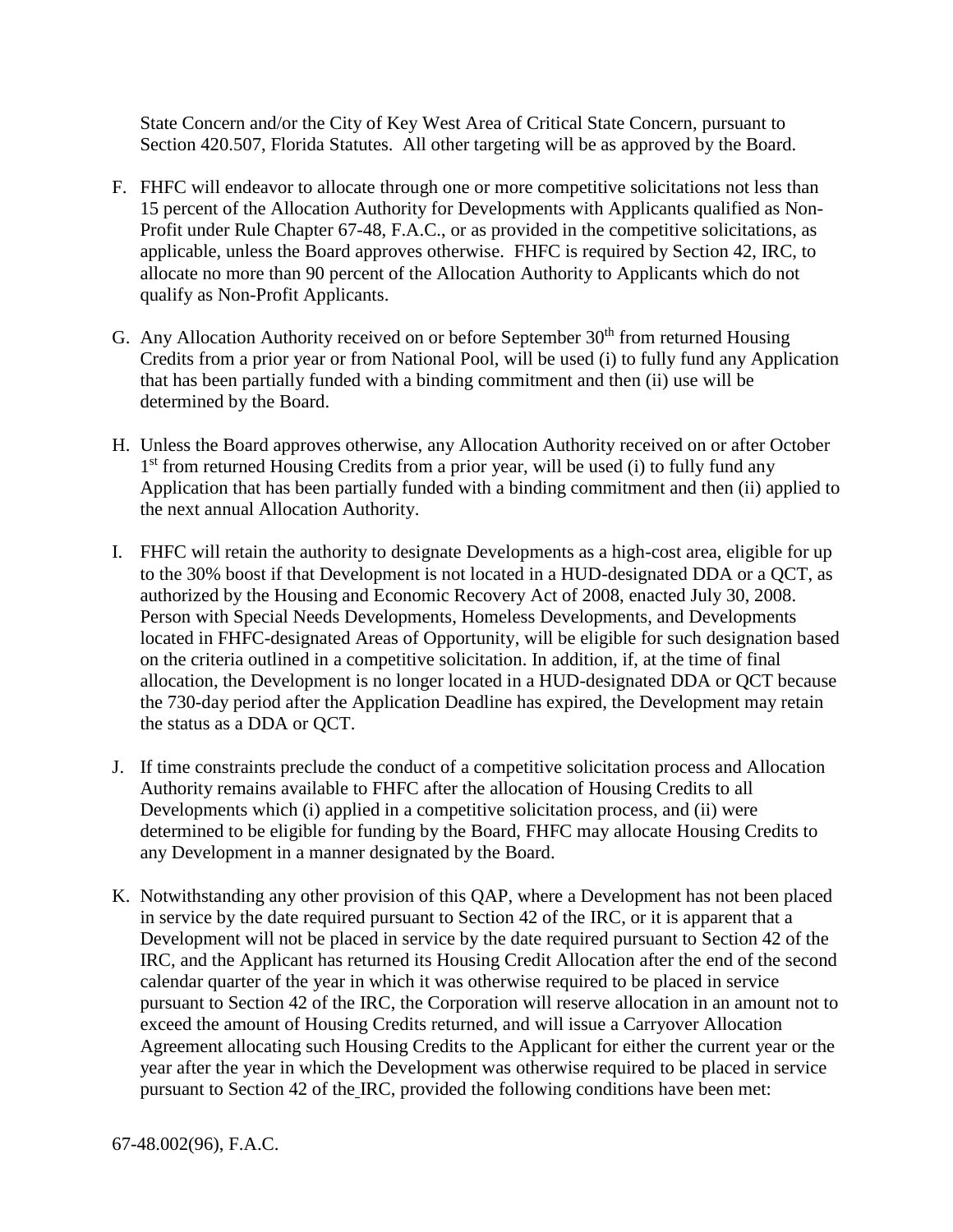- (i) The sponsor must have provided written notice to the Corporation, describing the circumstances, all remedial measures attempted by the Applicant to mitigate the delay, and any other pertinent information, prior to returning the allocation; and
- (ii) A site inspection reflecting the percentage of Development completion must be completed. If the Development is at least fifty (50) percent completed, as reflected in the site inspection, the approval may be made by Corporation staff. If the Development is less than fifty (50) percent completed, as reflected in the site inspection, the approval must be made by the Board. In making such determination, the Board must find and determine that the delay was caused by circumstances beyond the Applicant's control, and that the sponsor exercised due diligence in seeking to resolve the circumstances causing delay; and
- (iii) The Corporation or Board, as applicable, must find that the Development in all respects, except time placed in service, still meets the conditions upon which the Housing Credits were originally allocated, and that the Development is still desirable in terms of meeting affordable housing needs.

A Development located in a HUD-designated DDA or QCT at the time of original allocation may retain its designation as such.

- L. In the event of a disaster declared by the federal or state government, any Allocation Authority not preliminarily allocated, as well as authority remaining after October 1<sup>st</sup>, may be diverted to one or more federally or state declared disaster areas.
- M. In the event a natural disaster is declared by the federal or state government, a portion of the current year or a future year Housing Credit Allocation Authority may be allocated to be used for natural disaster recovery. The process for allocating the current year Housing Credits and/or awarding Housing Credits from a future Allocation Authority will be approved by the Board of Directors.
- N. Housing Credits will be allocated in accordance with this Qualified Allocation Plan until a subsequent Qualified Allocation Plan becomes effective.
- O. For any Application awarded Housing Credits with a Binding Commitment, the Carryover Allocation will reflect the same place-in-service deadline requirement as the Application awarded through that same competitive solicitation process.
- III. Non-Competitive Housing Credits

Developments financed with Tax-Exempt Bonds subject to volume cap are required to meet FHFC minimum Housing Credit guidelines to qualify and be eligible for a Housing Credit analysis. If 50 percent or more of the aggregate basis of a Development's building(s) and the land on which such building(s) are located is financed with volume cap Tax-Exempt Bonds, the Housing Credits are issued at the federal level rather than as part of the State's Allocation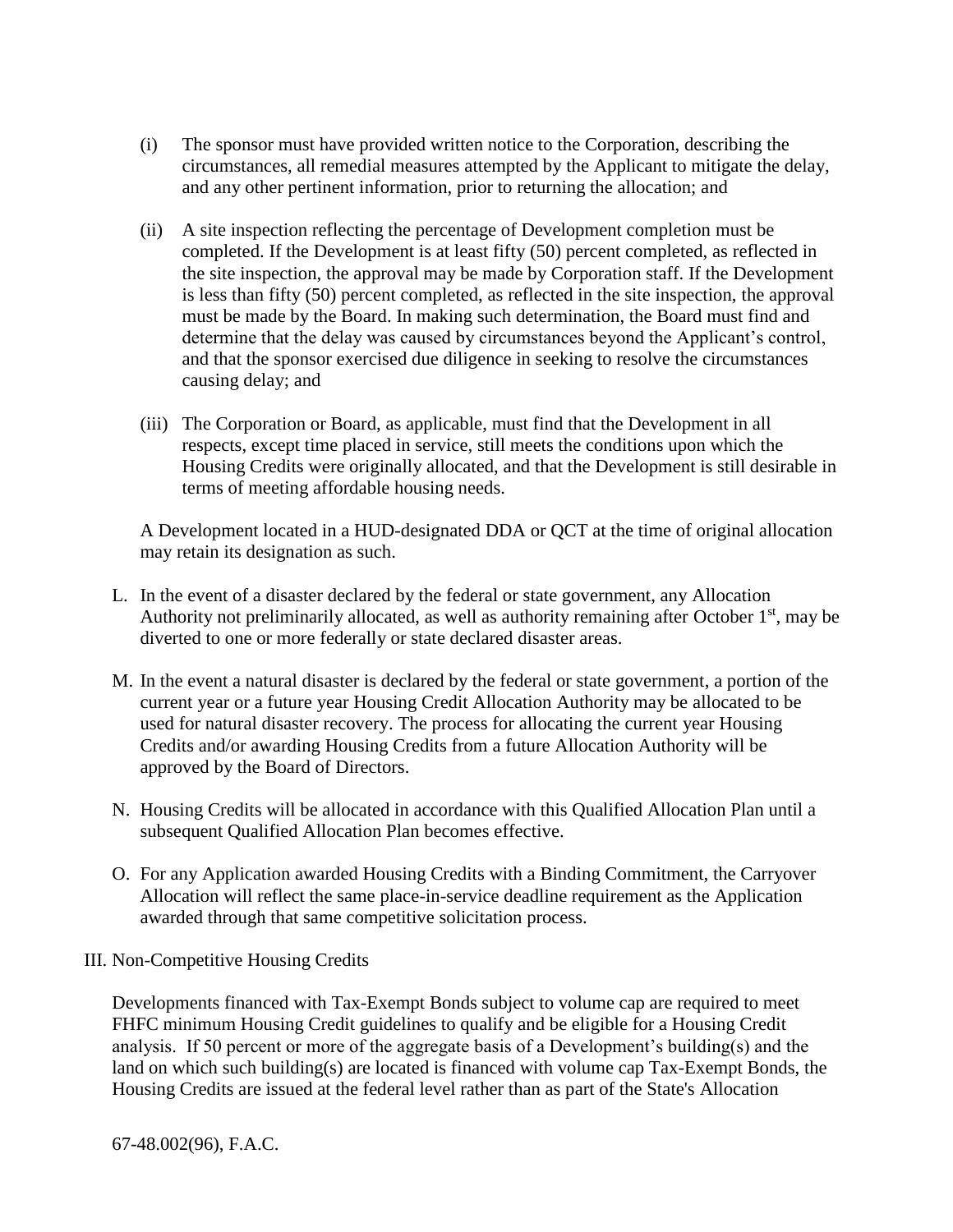Authority and these Developments are subject to Rule Chapter 67-21, Florida Administrative Code; however, they must meet the minimum threshold criteria, as follows:

- A. Developments that receive Tax-Exempt Bonds issued by FHFC, without any other FHFC competitive funding, will be deemed to have met the minimum threshold criteria by successfully completing a request for Housing Credits in their Non-Competitive Application for the Bonds by the date specified in Rule Chapter 67-21, Florida Administrative Code.
- B. Developments that receive Tax-Exempted Bonds issued by a County Housing Finance Authority, without any other FHFC competitive funding, will be deemed to have met the minimum threshold criteria by successfully completing a request for Housing Credits utilizing the Non-Competitive Application Package by the date specified in Rule Chapter 67- 21, Florida Administrative Code, and meet the threshold requirements thereof.
- C. Developments receiving other FHFC funding awarded through a competitive solicitation process, where the Tax-Exempt Bonds are issued either by FHFC or a County Housing Finance Authority and the Bonds will be used with such other FHFC funding, will be deemed to have met the minimum criteria for a Housing Credit request upon final Board action regarding such competitive solicitation.
- D. Developments that receive Tax-Exempt Bonds issued by any entity other than FHFC or a County Housing Finance Authority must request the Non-Competitive Housing Credits using the Non-Competitive Application Package, must meet threshold requirements specified in the application instructions and Rule Chapter 67-21, Florida Administrative Code, and must submit the Application by the date specified in Rule Chapter 67-21, Florida Administrative Code.

The Non-Competitive Housing Credits are subject to applicable provisions of Rule Chapter 67- 21, Florida Administrative Code, as outlined in subsection 67-21.027, Florida Administrative Code, including, but not limited to, the compliance monitoring requirements set forth in Part IV of this plan.

## IV. Compliance

- A. All Developments funded with Housing Credits will be monitored by FHFC or its appointee. Detailed compliance requirements are set forth in Rule Chapter 67-53, Florida Administrative Code, and in 26 CFR Part 1 Section 1.42-5.
- B. FHFC shall promptly notify the Internal Revenue Service of any Development noncompliance in relation to Section 42 of the Code and all other related applicable federal regulations.
- New: 4-30-90; Amended: 3-25-91; 3-12-92; 3-4-93; 12-16-93, 2-9-95; 1-5-96; 10-21-96, 12-8- 97, 9-25-98, 12-16-99, 1-4-01, 2-22-02, 2-28-03, 3-1-04, 1-11-05, 12-22-05, 3-6-07, 3-4-